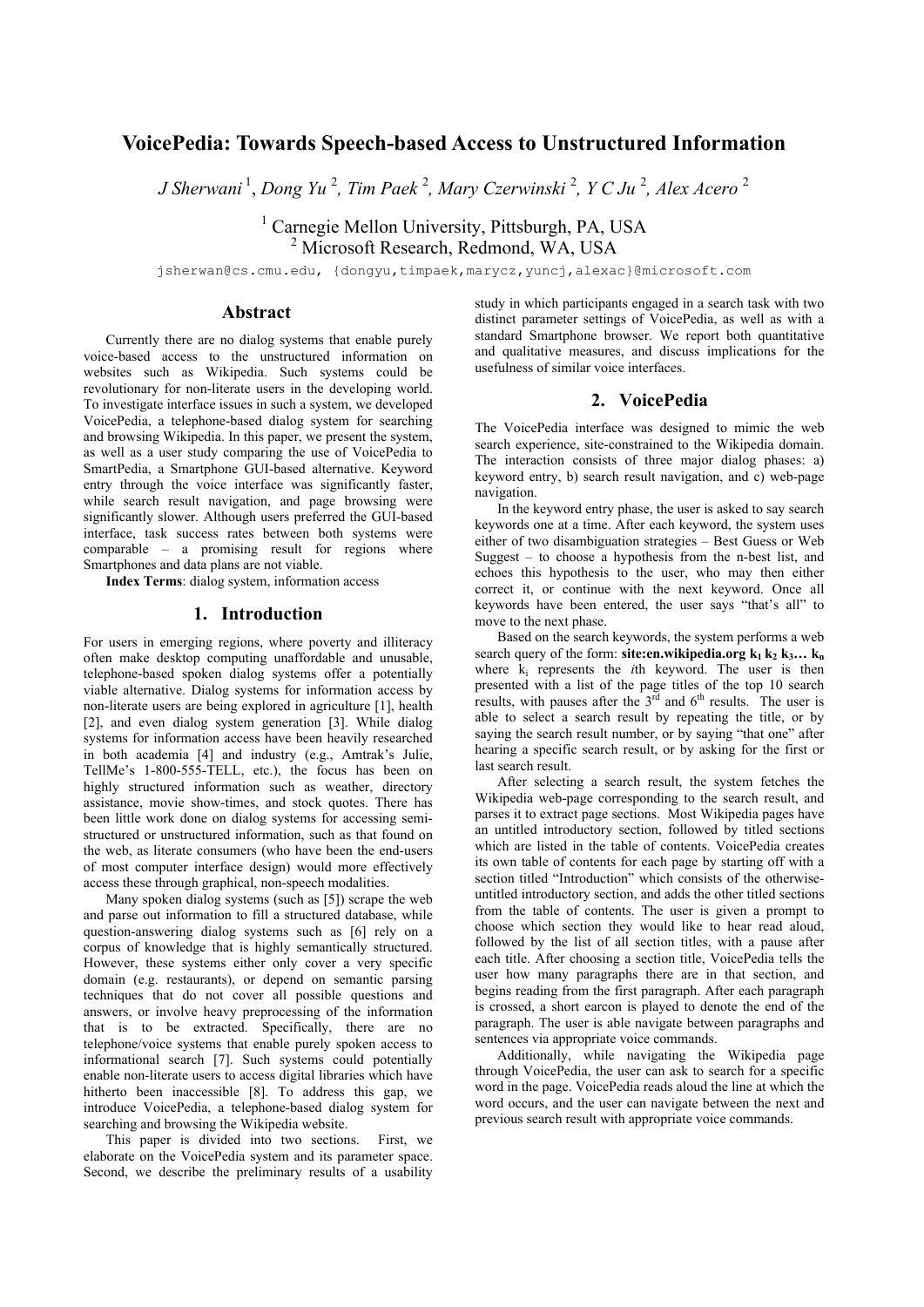#### **2.1. Implementation**

The VoicePedia system has been implemented in C# in the Microsoft Speech Server environment. Unigram grammars of similar size have been found to be the optimal choice for web search keyword entry [9], and so for the keyword entry phase, we used a generic 100K word unigram grammar (generated from WSJ text). While it would have been optimal to bias the unigram towards Wikipedia searches, we wanted to test the system in the absence of query log data that is often proprietary. For our experiment, we made sure that the unigram's coverage was sufficient for the given stimuli. The Microsoft Live Search engine was used to perform web queries.

## **2.2. Disambiguation Strategies**

In the keyword entry phase, the system is given a parameter to use either the Best Guess or Web Suggest disambiguation strategies to choose between entries in the n-best list. In the Best Guess strategy, the system chooses the hypothesis with the highest confidence. If this confidence is less than 0.5, it is treated as a non-understanding.

Early on in the development of VoicePedia, it was evident that the lack of semantic information in the baseline Best Guess method was hurting system performance. For instance, if the user said "Tom Cruise", the system was very likely to go with "com cruise" or "palm cruise" as a direct result of the unigram language model. The Web Suggest strategy was devised to add semantic information into the decision of which n-best hypothesis to choose. In this strategy, the system goes through the n-best list, and for each entry, regardless of the confidence level, sends it to a search keyword suggestion engine (such as Google Suggest) and retrieves the top ranked suggested completion, as well as the number of search results for the top ranked suggestion. If an entry from the n-best list gets zero suggestions, it is removed from consideration. The processed n-best list is then sorted by number of search results, and presented to the user to disambiguate. For example, if the user says **sierra** with an n-best list of **sierra**, **cia**, and **ciera**, the system would ask the user "did you say sierra as in sierra trading post, cia as in cia factbook, or ciera as in ciera lyrics?" After this disambiguation dialog, the system continues with implicitly confirming the user's choice.

### **2.3. SmartPedia**

Since we were interested in investigating the difference between using a voice-only modality versus a handheld mobile device with a limited GUI (which is the primary modality for informational searches in mobile situations), we implemented a SmartPhone version of VoicePedia, called SmartPedia. This system uses the same search query format, the same search engine, and the same Wikipedia parser as in the VoicePedia system, but was designed for a web-browser on a SmartPhone. Since VoicePedia does not indicate any hyperlinks or images within a Wikipedia entry, the SmartPedia interface strips these out. For keyword entry, both T9 and multi-tap text entry methods were made available.

## **3. Related Research**

[7] defines three classifications of web search queries: informational, navigational and transactional. In informational search queries, the intent of the user is to access information assumed to be present on one or more web pages, e.g., queries such as "cars", "San Francisco", "normocytic anemia" and "Scoville heat units". While many web-sites effectively deal

with such queries, there are no known spoken dialog systems that enable purely voice-based access to such search engines.

Various dialog systems [4] and [5] enable voice-based access to domain-specific information scraped from the web. However, each of these systems focuses on specific domains (such as restaurants, flight schedules, weather).

Question-answering systems, both spoken and text-based [6] focus on presenting the user with one or more potential answers to the user's question – removing the need for users to transform their questions into a query, and to then navigate search results and webpages to find the answer. However, these focus on providing the user with a short nugget of information, and are not able to give detailed instructions that the user can navigate as in a web-page.

There has been work on voice-based web search [9]. However, the voice interface focused exclusively on the keyword entry phase, and required access to a desktop web browser to view results and browse web-pages, and so was not a purely voice-based interface.

## **4. Experiment**

To assess the usability of the VoicePedia system, we conducted a controlled experiment in which participants engaged in an informational search task using a list of trivia questions as stimuli. For both VoicePedia and SmartPedia, participants were given a short tutorial of each system before they used it to find answers to the trivia questions. The order of presentation and the choice of disambiguation strategy were counterbalanced among participants.

#### **4.1. Method**

#### *4.1.1. Procedure*

Participants were presented with a web interface which was used throughout the study. Each webpage contained some text, along with input fields to get user feedback. Every page contained buttons marked 'Next' and 'Previous' which participants were instructed to use to go through the study. There were a total of 108 pages that each participant went through, covering tutorials, trivia question-answering, and subjective feedback elicitation.

Participants started off with a brief overview of the entire experiment, and then were given a short tutorial for the first system (either VoicePedia or SmartPedia). This was followed by seven trivia questions that were to be answered using that system. Participants were then given a number of questions to rate their experience with the system on a 7-point Likert scale. After this, the process was repeated for the second system (tutorial, trivia questions, feedback). Finally, participants were given a set of questions comparing the two systems on various factors.

#### *4.1.2. Stimuli*

The 14 trivia questions, along with the associated search keywords, were chosen to ensure that all keywords were within the unigram grammar of the system, and that the answers could be found using the top 10 search results from Wikipedia. Five of the questions had the correct answer as one of the search engine results (and so could be answered after finishing 2 out of the 3 interface phases). Each question was displayed on a webpage, along with 4 possible answers from which participants had to select one.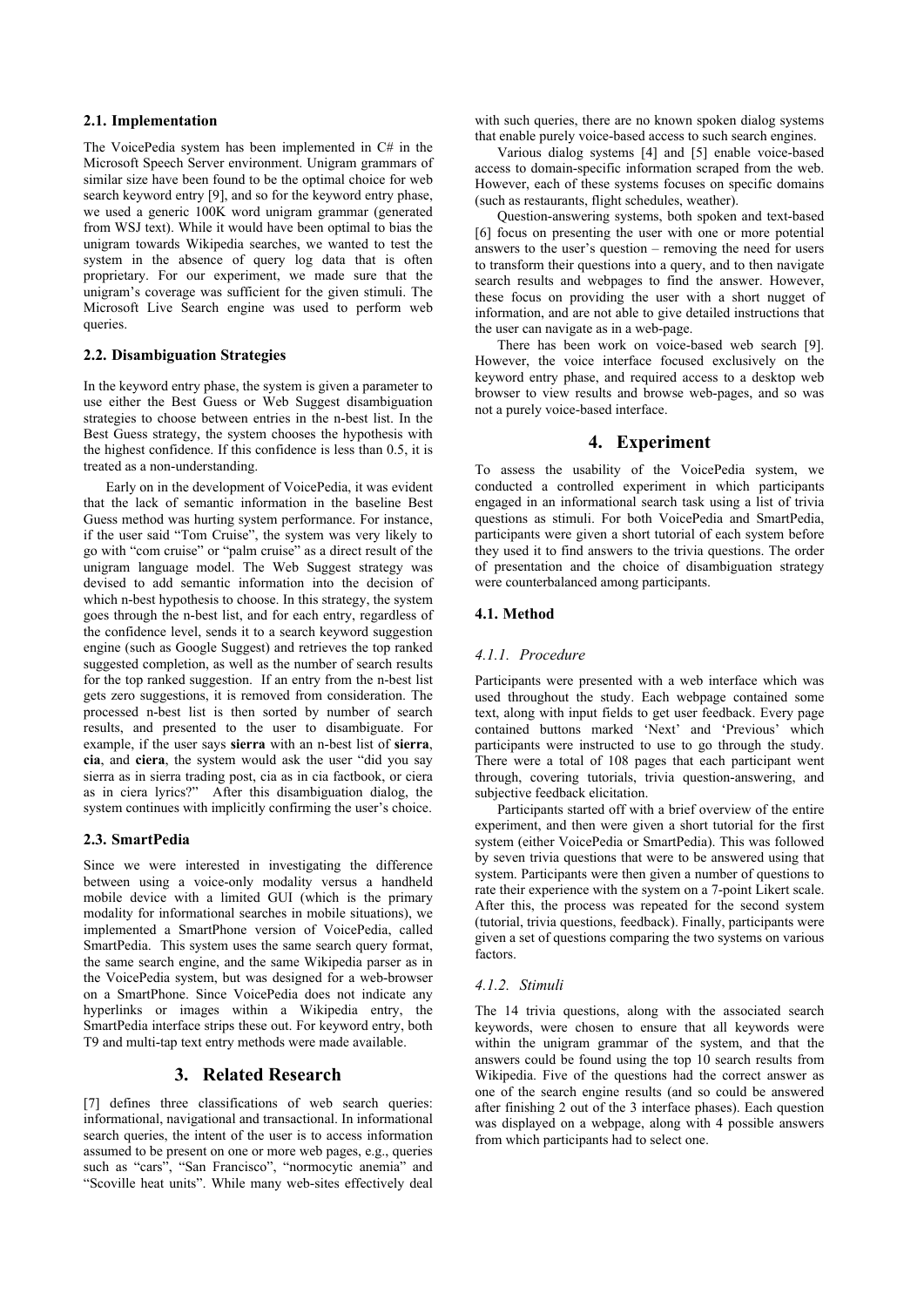#### *4.1.3. Design*

The experiment followed a 2 (System) x 2 (Disambiguation) factorial design. System was within subjects, and disambiguation was between subjects. Question answering task completion time was the main dependent variable. In addition, we also looked at answer correctness, time spent in each phase, and qualitative questionnaire ratings. Presentation of trivia questions was blocked by interface. Participants completed 1 practice task and 7 experimental tasks in each System condition. Order of presentation of the system conditions was counterbalanced across participants.

#### *4.1.4. Participants*

The participants were 10 employees of Microsoft. All were native speakers of American English, and had extensive experience of using web search interfaces.

### **5. Results**

#### **5.1. Objective Metrics**

Task success was defined as the number of correctly answered trivia questions. Although task success was slightly higher for VoicePedia, when we performed a one-way ANOVA on task success, we found no main effect for System. This suggests that the two Systems may be equivalent in terms of their effectiveness. This result was surprising given that SmartPedia utilizes a visual user interface and VoicePedia is voice only. We discuss this further later.

Wall-clock task completion time was defined as the total amount of time from receiving a trivia question to clicking the "Next" button after choosing one of the 5 options in the radio button list. However, because of a slight timing error, wallclock time for any given task was much higher than the actual time taken to perform the task. Thus, we defined adjusted task completion time as the actual time taken to complete the task. Also, in 5 out of 70 of the VoicePedia tasks, the speech recognition engine was unable to recognize the same keyword after 5 repeated utterances (due to non-word entries in the unigram), and these dialogs were removed from the analysis.

With the inflated wall-clock task completion time, we performed a one-way ANOVA, and found a main effect for System  $(F(1, 132)=12.70, p<0.1)$ . However, a one-way ANOVA on adjusted task completion time revealed no main effects.

Additionally, we calculated the time taken on each of the three phases (keyword entry, search results navigation, and page navigation).

Speech has been known to be faster than text entry on mobile devices [10]. Our study corroborated these results – while time spent on the search and page navigation phases was higher in the VoicePedia system  $(F(1,132)=4.95, p<0.05,$ and  $F(1,132)=17.67$ ,  $p<0.001$ , respectively), it was lower in the keyword entry phase. Although this may have been due to the fact that in the SmartPedia system, the search query was erased whenever the page was reloaded, and so any attempts to edit the query to refine search results meant that all keywords had to be re-entered whereas this was not the case in the VoicePedia system, such keyword re-entry only occurred in 5 out of the 70 SmartPedia tasks; hence, it is unlikely to have accounted for the large significant difference  $(F(1,132)=6.09, p<0.05)$ .



 Fig. 1: *Mean time per phase. Error bars indicate standard error. All differences for each phases were statistically significant (p < .05).*

Finally, there was no significant difference in phase completion time across disambiguation strategies. Of the 364 turns for keyword entry, the correct answer was the best hypothesis in 58% of all turns, while it was in the n-best list in 86%. 59% of all turns involved disambiguation, of which 55% were Best Guess, while 45% were in the Web Suggest case. The Web Suggest strategy chose a unique hypothesis without needing user disambiguation in 21% of the cases. In 62% of the remaining cases, however, the Best Guess strategy would have chosen the correct hypothesis automatically. Thus, it appears that the high cost of the Web Suggest (verbose prompts, higher cognitive load) was greater than the benefits (considering hypotheses that might have been less confident but correct).

### **5.2. Subjective Metrics**

Three sets of subjective metrics were measured in the study. In all three sets, participants were asked to rate the systems using 7-point Likert scales on a series of questions, many of which were based on the SASSI framework [11].

In the first two sets, participants were given the same series of questions pertaining to a system immediately after using it. A one-way ANOVA on their responses revealed a main effect for System on learnability  $(F(1, 18)=12.13, p<0.01)$ , cognitive load  $(F(1,18)=4.6, p<0.05)$ , satisfaction with the system for the given tasks  $(F(1,18)=7.13, p<0.05)$ , understandability of search results  $(F(1,18)=16.35, p<.001)$ , and difficulty in remembering interface options while browsing search results  $(F(1,18)=24.05, p<0.01)$ . These results are shown in Figure 2.



Fig 2: *User ratings for VoicePedia and SmartPedia. Error bars indicate standard error. All differences were statistically significant (p < .05)*